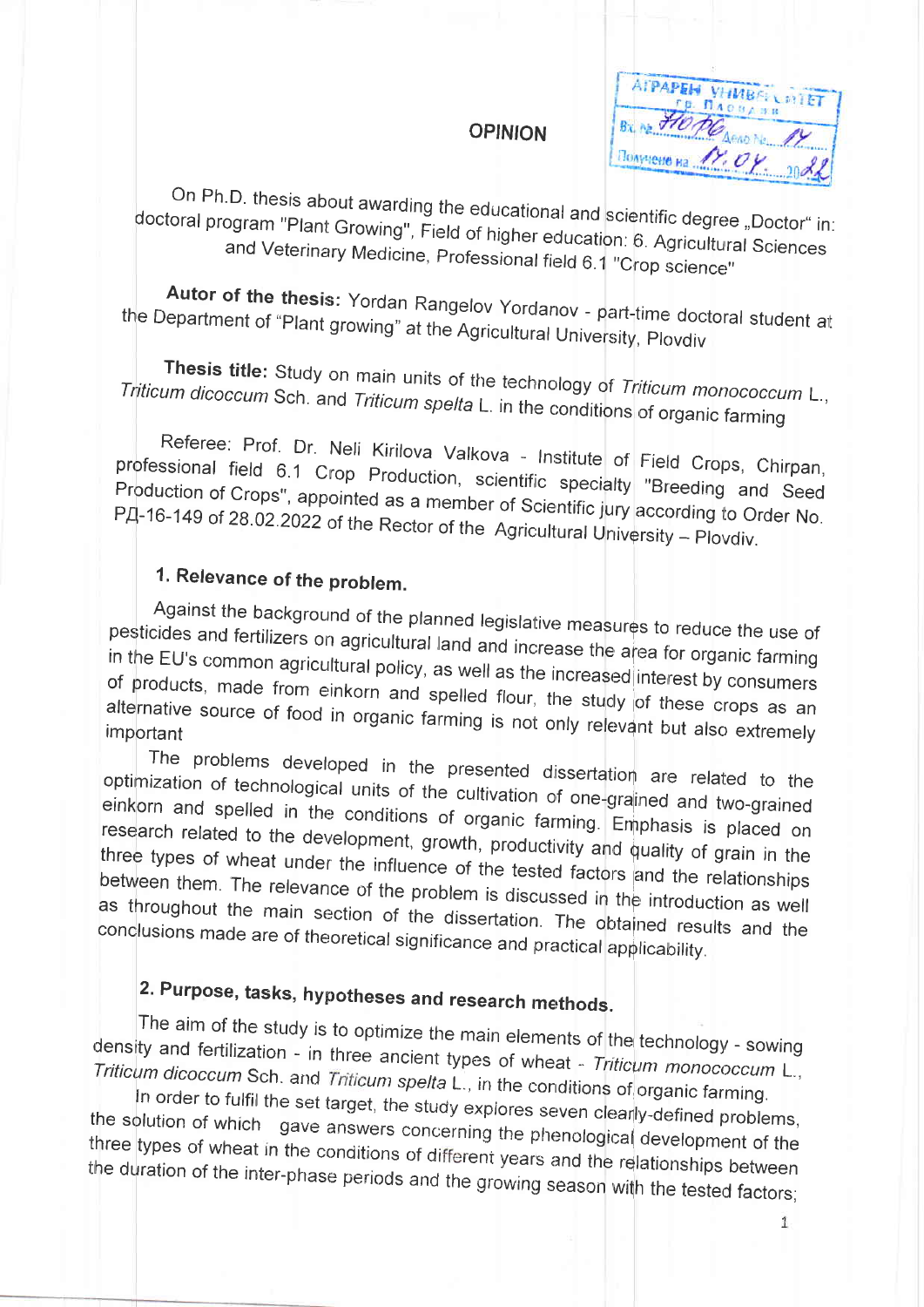the dynamics of growth, tillering, the formed productive tillering and photosynthetic activity of wheat species depending on the different densities of sowing and fertilizing; the influence of factors on productivity, elements of productivity and grain quality and correlations between yield and spike components.

The author has chosen suitable methods and approaches that are relevant for the field of study.. The data presented in the study examines a total of three types of ancient wheat - Triticum monococcum L., Triticum dicoccum Sch. and Triticum spelta L., three sowing densities - 500, 700 and 900 seeds/m<sup>2</sup> and two variants of fertilization with fertilizers for organic farming - Italpolina and Naturamin. A large number of indicators in field and pots experiments were monitored and modern scientific equipment was used, which allowed for objective information. The obtained results were analyzed by applying appropriate statistical methods - two-factor analysis of variance and correlation analysis and the software products were used: SPSS for Windows, v 9.00; Duncan's Multiple Range Test, which allowed for more accurate data estimation.

### 3. Visualization and presentation of the obtained results and cited literature.

The dissertation presented for review is in the volume of 171 pages, of which: 3 pages - introduction; 31 pages - literature review; 18 pages - purpose, tasks, material and methods of the research; 95 pages - results and discussion; 5 pages conclusions and contributions and 18 pages - used literature. The main text of the dissertation includes 12 figures, 86 tables and 11 photos, which are well designed and informative. In general, the dissertation is structured correctly, contains all the necessary sections, and the content corresponds to the goals and objectives.

The text is written in good style and is terminologically sound. At the end of each section a summary of the results is made. The cited literature includes a total of 204 sources, of which 16 in Cyrillic and 188 in Latin. Of these, 75 publications are from the last 10 years. The literary review is very well structured and corresponds to the topic and the main directions of the dissertation. The doctoral student shows good awareness of what has been achieved on the problem treated in the dissertation, both in the country and abroad and this undoubtedly has helped to correctly define the goals and objectives of the study, as well as to competently interpret and summarize the data obtained.

# 4. Discussion of the results presented in the study.

The obtained results are analyzed, summarized and interpreted correctly, in a good scientific style. The PhD candidate demonstrates good knowledge of the subject and the latest analysis methods used in this field. The comparison of the data received from him with those of other Bulgarian and foreign authors show his personal contribution to the dissertation development. I also appreciate the concrete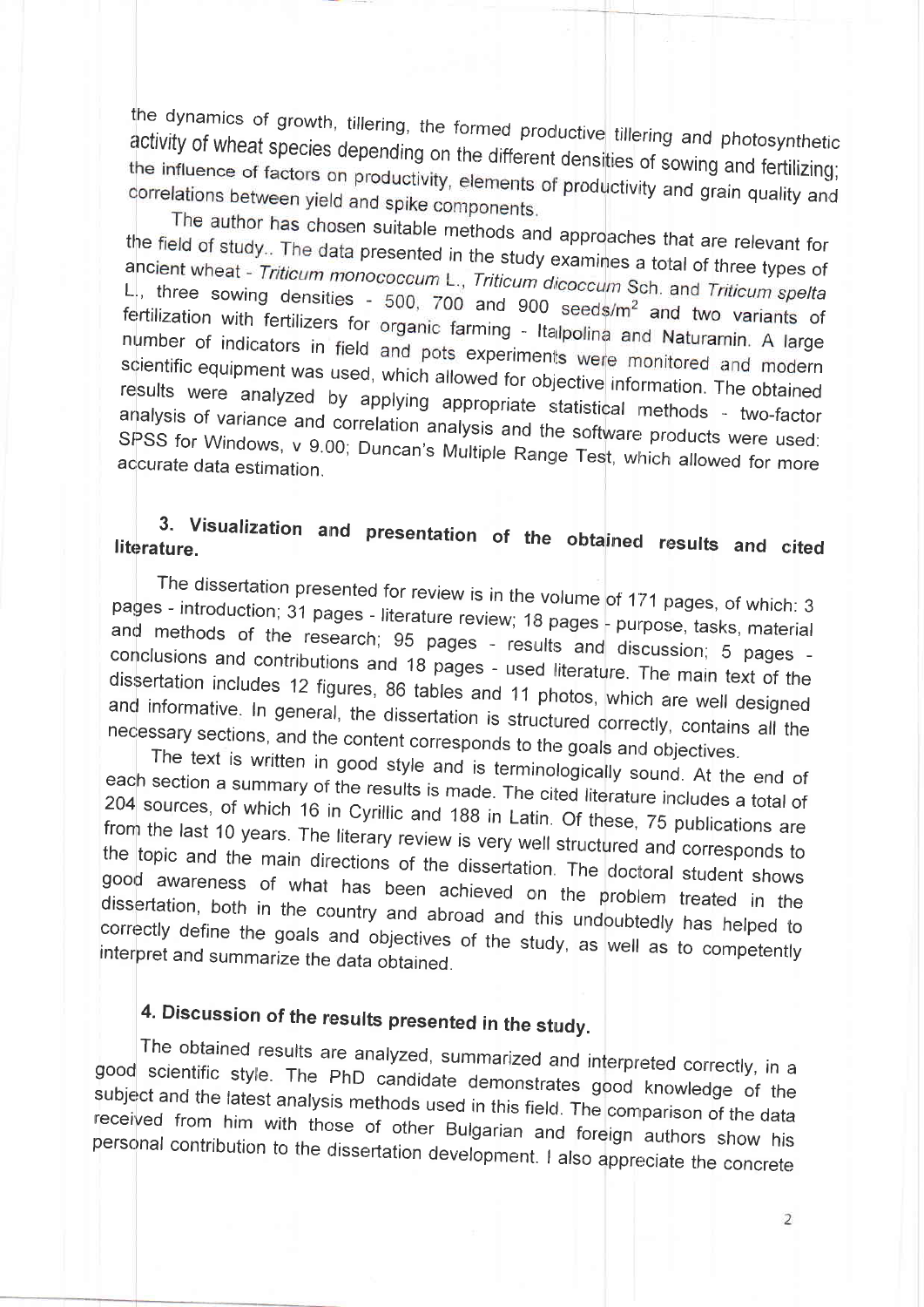conclusions drawn at the end of each chapter. The study contains a complete bibliography and all used sources are cited correctly.

Based on the conducted research, it has been established that the vegetation period of one-grained and two-grained einkorn and spelt was within 230-231 days and they need an average of 1499 to 1512 °C effective temperature. In all three species, the increase in the sowing rate increased the number of plants per  $m^2$ , and the best germination was reported in two-grained einkorn.

The analysis of the results shows that the year conditions strongly influenced the productive tillering, growth, productive stems, grain yield, spike structural elements, thousand grain wheight and hectoliter mass. The influence of density and fertilization on the productive tillering and growth of wheat was weak and nonsignificant. An exception was the fertilization with Italpolina, which significantly affected the height of plants. It was found that Tr. monococcum showed the best

The effect of soil and foliar fertilization on the photosynthetic activity of plants was studied and an increase in chlorophyll content and improvement of chlorophyll fluorescence parameters in spelt and one-grained einkorn plants was confirmed. Based on the performed analyses of productivity, the doctoral student reported the optimal sowing rates for both species: for  $Tr$  dicoccum - 900 germinated seeds/m<sup>2</sup>; for  $Tr.$  spelta - 700 germinated seeds/ $m^2$ . The yield of  $Tr.$  Monococcum was not affected by sowing density. The application of Italpolina soil fertilizer significantly increased grain yield. The correlation dependences between the studied indicators in the three species were studied and medium and strong positive correlations were found between some of them.

Based on the analyses on the established dependences, it is indicated that the effect of sowing rate and fertilization on the grain quality indicators was weak. The highest values for thousand grains weight were found for spelt, and for hectolitre weight and bran percentage - for two-grained einkorn. Through the applied biochemical analysis of the grain it was found that the spelt had highest content of raw protein and microelements copper and iron; two-grained einkorn had the highest fiber and magnesium content, while one-grained einkorn was superior to the other two types in terms of zinc and manganese. Lysine in both types of einkorn was

As a result of the conducted research, 15 conclusions were formulated, synthesizing the conclusions of the doctoral student.

# 5. Contributions to the dissertation

The dissertation contains scientific-theoretical contributions, which in terms of content, significance and usefulness for science and practice in the research field are completely sufficient to obtain an educational and scientific degree "Doctor". They are correctly reflected at the end of the dissertation. Among them, the most important are: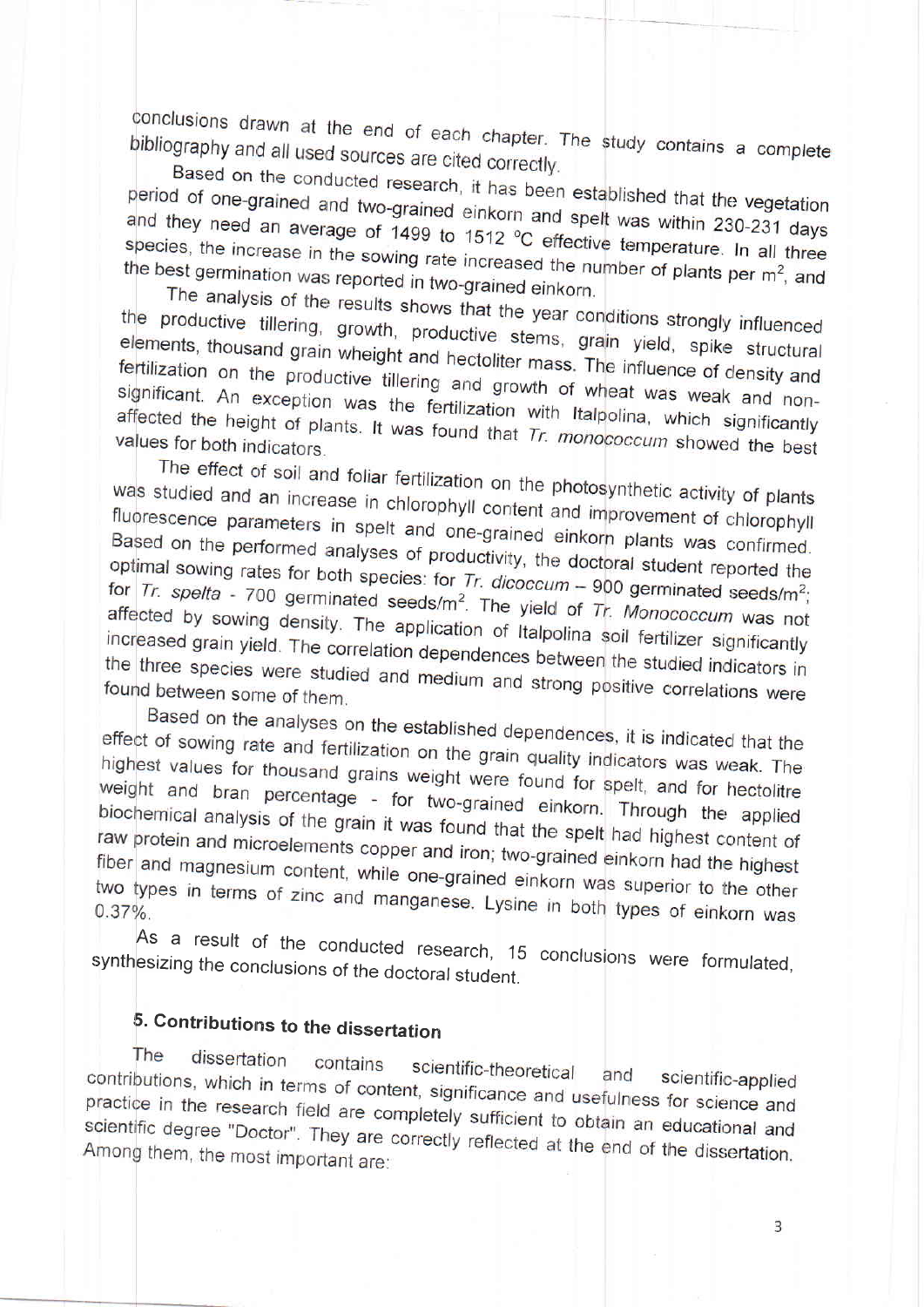For the first time in a complex multifactor study it was found the effect of  $\bullet$ increasing sowing rate and fertilization with soil fertilizer Italpolina and foliar fertilizer Naturamin on the growth, development and formation of productivity of local forms of two-grain einkorn, spelt and one-grain einkorn, in the conditions of biological system of agriculture.

Based on the comparative evaluation in the experiment, the analysis of  $\bullet$ variance established correlations, recommendations were made for the individual species, related to sowing rate and concrete and

Through a complex of physiological parameters has been shown that the  $\bullet$ applied soil and foliar fertilization improved the photosynthetic activity of spelled, one-grained and two-grained einkorn plants.

A comparative assessment of the physical, biochemical qualities and mineral composition of the grain (naked and bran) in the conditions of the tested factors and the biological system of agriculture was made.

I accept all contributions of the doctoral student. They are his personal research activity and evidence that he can conduct independently experimental work and correctly interpret the results obtained.

# 6. Critical remarks and questions.

I have no critical remarks or questions.

# 7. Published articles and citations.

The abstract presented objectively reflects the structure and content of the dissertation, the results obtained and conclusions and its separate reading provides sufficient information about the importance of the development. of the dissertation. In connection with the dissertation, two scientific publications have been published in the Journal of Mountain Agriculture on the Balkans, in one of which he was independent, and in the other the doctoral student was the first author. From the two publications the author collected 40 points and meets the minimum scientometric requirements for obtaining the educational and scientific degree "Doctor", according to the Law for the Development of Academic Staff in the Republic of Bulgaria. No open citations were reported.

### **CONCLUSION**

On the basis of the various methods of research, the correctly performed experiments, the sumaries and the conclusions made, the dissertation submitted meets the requirements of the a law for the development of the academic staff in the